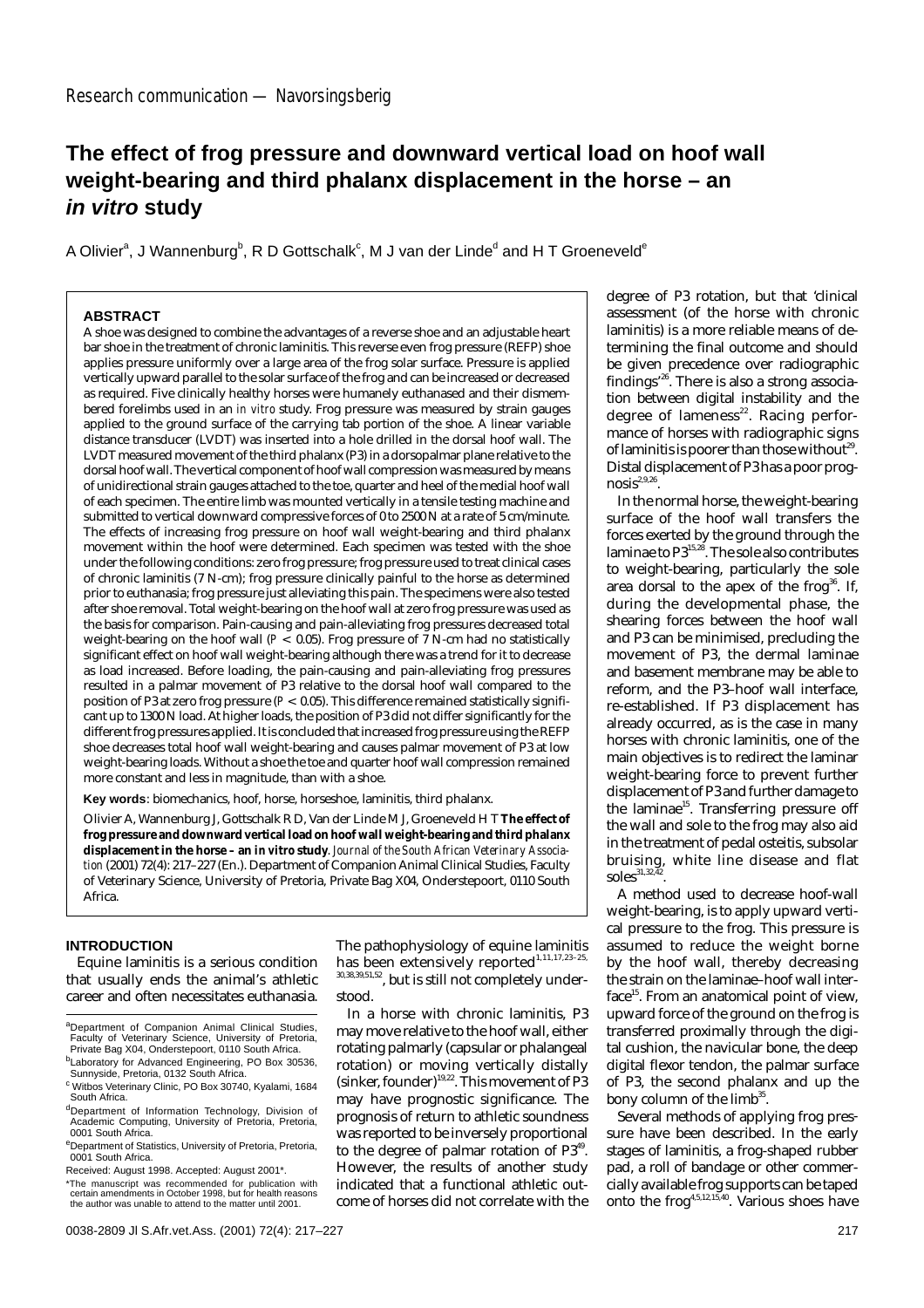been designed to treat laminitis by increasing frog pressure. The heart bar shoe, first described in 1824 (quoted by Chapman<sup>4</sup>) was reported to not only remove tension from the laminar interface by increased frog pressure<sup>15,16</sup>, but also to push P3 dorsally back into position $13,18,46$ , the shoe may also alleviate compressive forces affecting digital blood supply<sup>4,15,16</sup>. Expansion of the palmar aspect of the hoof is also restricted, thereby providing rigidity and limiting further damage to the submural tissues<sup>10</sup>. This shoe, however, has several disadvantages. It requires regular replacement because continued hoof wall growth decreases the pressure exerted on the frog<sup>15,16,46</sup>; conversely, the frog may be excessively compressed by the continued pressure of the heart bar. The frog pressure required is also a subjective assessment<sup>15</sup>; excessively applied frog pressure may cause lameness $^{16,46}$ . The heart bar causes point pressure at its tip and this can result in abscessation<sup>5,46</sup> or pressure necrosis of the frog and underlying structures<sup>15,41,46</sup> .The point of the heart bar on the frog can also cause the development of excess granulation tissue<sup>16</sup>.

The adjustable heart bar shoe, which allows adjustment of the heart bar inclination without re-shoeing, was developed to address the problems caused by hoof growth and excessive pressure of the heart bar on the frog. The pressure of the point of the bar against the frog can be adjusted to be comfortable to the patient, as subjectively assessed by the farrier and veterinarian5,12,15. This shoe has the disadvantage that the pressure is not distributed uniformly over the entire frog and the pressure exerted on the frog remains subjective<sup>16</sup>. Heart bar shoes do not stabilise or prevent distal phalangeal rotation in all acutely or severely affected horses $^{33}$ , and may even harm the patient<sup>27</sup>.

A shoe applied back to front (reverse shoe) has also been used in the treatment of chronic laminitis $37,53$ . The positioning of the toe of the shoe palmar to the heels of the hoof results in a palmar displacement of the horse's centre of gravity, which results in a decrease in dorsal digital load and a decrease in the tensile force exerted on the dorsal P3–hoof interface. Abaxial movement of the palmar aspect of the hoof is also restricted. The open toe eases the breakover at the toe, again decreasing the shearing force at the P3–hoof wall interface. No frog pressure is applied using this shoe. A reverse shoe with a frogshaped sagittal bar under the frog has been described $3$ .

The shortcomings of heart bar shoes, particularly the uneven pressure applied to the frog, resulted in the design of a shoe



Fig. 1: **Schematic diagram of a lateromedial radiograph of the digit indicating sites of placement of the linear variable distance transducer** (black arrow) **and dorsal point of frog plate** (open white arrow)**. P1 = first phalanx; P2 = second phalanx; P3 = third phalanx; DS = distal sesamoid bone.**

that combined the adjustable heart-bar and reverse shoes. This new shoe was named the reverse even frog pressure (REFP) shoe. The shoe was tested *in vitro* to investigate the following as downward vertical force was applied to the limb:

- 1) the effect of force applied to the frog to demonstrate that a percentage of the total weight-bearing of the hoof wall is taken up by the frog,
- 2) the movement of the 3rd phalanx perpendicular to the dorsal hoof wall to obtain an indication of the restriction of movement of P3 when frog pressure was applied,
- 3) unidirectional compression of the hoof wall as an additional demonstration of the effect of frog pressure on the redistribution of hoof wall weightbearing.

### **MATERIALS AND METHODS**

Five clinically healthy, adult, Thoroughbred horses, with no history or radiological signs of laminitis and no forelimb lameness were selected. Horses were randomly identified as A, B, C, D and E. All horses had been donated to the Equine Clinic at the Department of Companion Animal Clinical Studies, Faculty of Veterinary Science, University of Pretoria.

Both front hooves of each horse were geometrically balanced by a farrier and abnormalities in the hoof conformation were noted. Radiographs of the distal digit were taken. True lateromedial and dorsal 45° proximal-palmarodistal oblique radiographs of the distal interphalangeal joint and P3 were taken<sup>40</sup>. The length of the solar and dorsal surfaces of P3 were measured and corrected for magnification.

A point 4/5ths of the dorsal length of P3 distal to the distal interphalangeal joint was calculated and marked with a notch in the dorsal hoof wall, using thumb tacks as markers. The notch indicated the site for the insertion of the LVDT (200 AG linear variable distance transducer, D P Electronics, South Africa) probe (Fig. 1). Thirty-seven percent of the solar length of P3 palmar to the dorsalmost point of P3 was determined. This point identified the site of placement of the dorsalmost point of frog pressure as described by Platt quoted by Butler<sup>4</sup> (Fig. 1).

REFP shoes were nailed to both front hooves of all horses. The shoe is a mild (low carbon) steel horseshoe that is fitted in reverse to the hoof (Fig. 2). A mild steel (low carbon) 'carrying tab' (20  $\times$  8 mm flat bar) welded to the inner curvature of the toe of the shoe had two 8 mm holes drilled into the tab approximately 2 cm apart which were tapped to accommodate Allen screws.

A 1–mm thick frog-shaped mild steel 'frog plate' was made, with 2 depressions partially drilled through the carrying tab surface corresponding to the holes in the carrying tab. Two 8 mm diameter Allen screws fitted into these depressions when screwed through the holes drilled through the carrying tab. These screws moved the frog plate vertically, parallel to the solar surface of the frog (Fig. 3). Once engaged between the frog and screws the frog plate could not move laterally. The frog plate, with the apex pointing dorsally was slipped into position between the frog and the carrying tab and the Allen screws adjusted to three torque settings for each respective frog pressure test. A set torque (TS) of 7 Newton-centimeter (N–cm) was applied to the frog plate through the Allen screws to all the limbs. This torque was sufficient to press the frog plate firmly against the frog in all the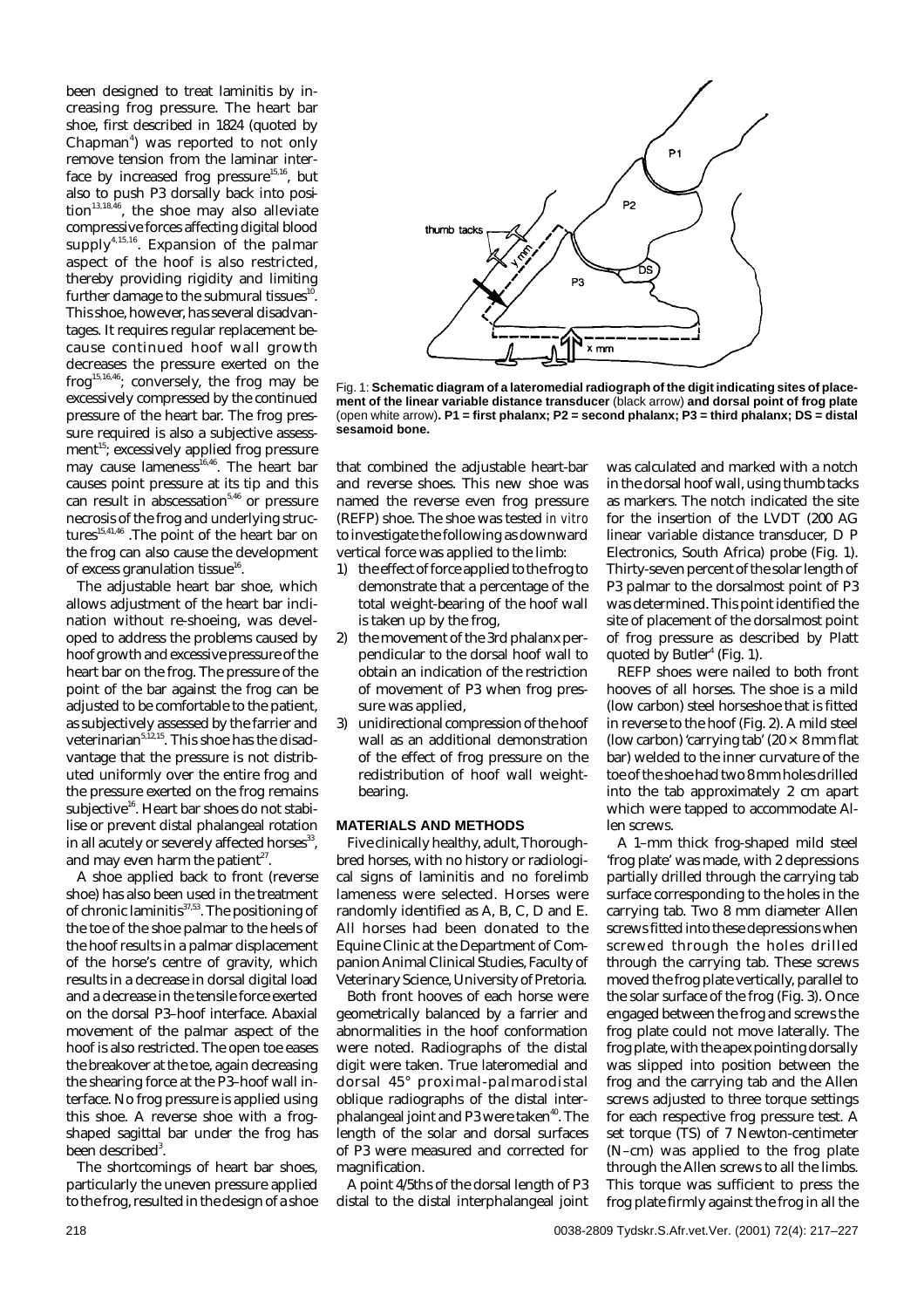

Fig. 2: **Schematic diagram of the reverse even frog pressure shoe.**

horses, when hand-tightened using a 4 mm Allen key.

Approximately 7 N–cm was the torque used to treat clinical cases of chronic laminitis at this clinic. A torque-limiting screwdriver (Torqueleader, Quikset 0–35 N–cm torque limiting screwdriver. M H H Engineering, Bramley, Guildford, England) was used.

The torque of the palmar Allen screw was increased to cause a grade 2 lameness at the trot as defined by Stashak<sup>47</sup>. This torque setting (T1) was noted for both forelimbs of each horse. The dorsal Allen screw was adjusted to position the frog plate and carrying tab parallel to each other. The torque was then decreased in both the palmar and dorsal Allen screws until the lameness was alleviated. The palmar screw torque (T2) at this point was noted. Again the frog plate was adjusted to parallel the carrying tab.



Fig. 3: **Frog plate and reverse even frog pressure shoe** (lateral view).

Each horse was pre-medicated with 0.03 mg/kg acetylpromazine and general anaesthesia induced with 100 mg/kg of a 10 % glycerol-guiacolate-ether solution (G G E Powder, Centaur) and 20 mg/kg sodium-pentothal (Intraval sodium, Maybaker A H) intravenously. The horse was intubated and maintained at surgical plain anaesthesia using halothane (Halothane. ICI South Africa Pharmaceuticals, Johannesburg, South Africa) as required.

Two LY113/120 strain gauges (Hottinger Baldwin Messtechnik) were attached to the ground surface of the carrying tab on the ground surface, 1 near the shoecarrying tab junction and 1 between the 2 Allen screw holes. The method of strain gauge attachment to the hoof was similar to that described by Colles<sup>6</sup>. The strain gauge wires were soldered onto the soldering tags (Soldering tag LS2. Hottinger Baldwin Messtechnik) using soft solder.

Three LY113/120 strain gauges (Hottinger Baldwin Messtechnik) were glued to the toe, heel and mid-way between the toe and heel (named 'quarter') on the medial hoof wall. Only the medial hoof wall was tested due to financial constraints. The strain gauges were placed parallel to the horn tubules of the hoof for maximal compressive force measurement, approximately 0.4 cm from the distal end of the hoof. In horse C's left leg, the quarter strain gauge was moved 5 mm palmarly due to a superficial crack in the hoof at the calculated site.

The anaesthetised horse was euthanased by severing the carotid artery and exsanguinated. The forelimbs were amputated at the proximal radius, using a saw, cutting perpendicular to the long axis of the bone. The site chosen for amputation was to ensure maximal retention of the normal tensile stresses on the digit by the digital extensors, flexors and the remaining stay apparatus.

A 9 mm diameter hole was drilled in the dorsal hoof wall at the notch site, perpendicular to the dorsal hoof wall until P3 bone was felt. A lateromedial radiograph was taken to ensure that the drill bit point just touched P3. A mild steel cylindrical shoulder, was centred over the hole and attached to the hoof wall, by means of 3 mm self-tapping screws screwed into 2 mm guide holes in the dorsal hoof wall. The LVDT body (P3 displacement probe) fitted snugly into the shoulder after Allen screws holding it into position were tightened (Fig. 4).

Displacement of P3 was measured in mm. Dorsal displacement of P3 (inward displacement of the LVDT) gave a negative reading and palmar displacement, a positive reading.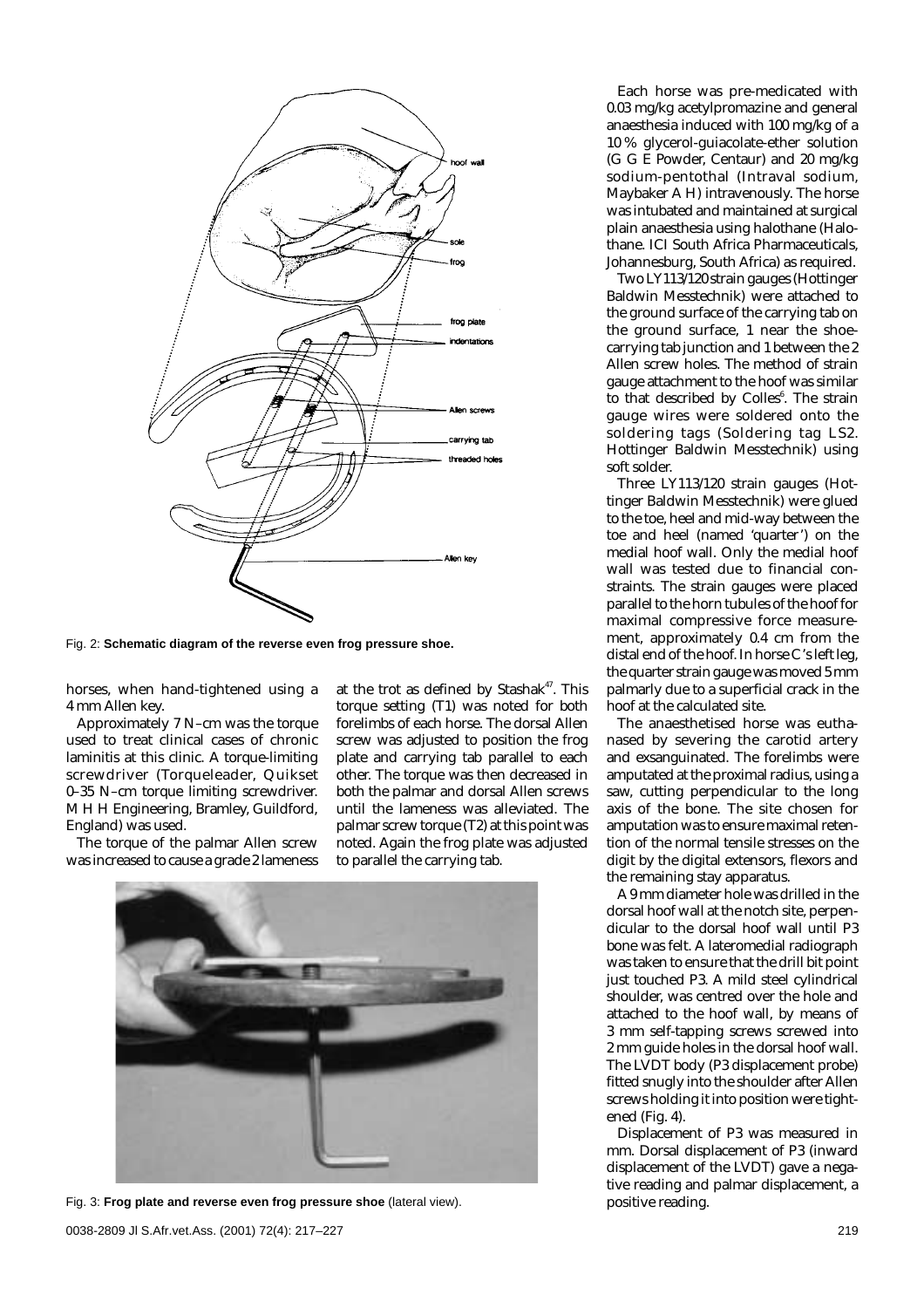

Fig. 4: **Limb mounted in tensile testing machine.**

The strain gauge wires were soldered with soft solder onto wires connected to a 7–channel measuring amplifier (Hottinger Baldwin Messtechnik, model no. KWS3073). Channels were allocated to each strain guage and adjusted so that compression was measured as a negative reading in microstrain ( $\mu$ ) and tension a positive reading.

The tip and base strain gauges measured the magnitude of strain on the carrying tab as vertical force was applied to the limb. After data acquisition the carrying tab of each shoe was subjected to known weights and the corresponding microstrain noted. These data were used to convert carrying tab microstrain into Newton according to bending theory formulae $43$ . The 2 carrying tab strain gauges of each foot were wired to 2 mild steel metal plates to form 2 Wheatstone bridges $^{21}$ . The 3 hoof strain gauges on 1 hoof formed 3 Wheatstone bridges with the horse's opposite hoof.

A cylindrical pipe fitting with a base was placed over the proximal point of the radius ensuring that no deviation of the limb to the side occurred when vertical pressure was applied. The limb was mounted on a tensile testing machine (J J Tensile testing machine Type T5000, J J Lloyd Scientific Instruments Ltd) in a similar fashion to that described by Crawford *et al.*<sup>8</sup> . The crosshead was set to exert a maximum downward vertical force of 2500 N and to move at a speed of 5 cm/min. A metal chain over the dorsum of the hoof stabilised the distal digit relative to the surface on which the hoof wall and a small portion of the adjoining solar surface rested (Fig. 4). The load cell on the crosshead measured vertical force applied to the limb up to 2500 Newton. Data were acquired as the crossbar applied downward forces from 0 to 2500 Newton to the limb. Total data collection time was 120 seconds.

All channels were connected to a personal computer with an analogue to digital card and zeroed before vertical force was applied to the limb. The LVDT channel was adjusted to register a zero reading when the LVDT was pushed to half-way its maximal excursion point.

Three sets of measurements were made in response to a vertical force applied to each limb: 1) deflection of the carrying tab (indicative of downward force applied to the frog), 2) movement of the 3rd phalanx perpendicular to the dorsal hoof wall, 3) unidirectional compression of the hoof wall. Each limb was tested 5 times under the following conditions: zero frog pressure torque with the frog plate absent (FA); frog pressure of 7 N–cm (TS); pain-causing frog pressure (T1); painalleviating frog pressure (T2) and with the shoe absent (SA). In the latter case measurement of the carrying tab deflection was not made since the shoe was absent.

The order of the perturbations (hereafter known as treatments) to the foot were random. Each test was repeated once before the next test was conducted. These repeat tests did not differ from the first and therefore the effect due to order of treatment was not considered to be important. Treatment SA was conducted last, because it was not deemed possible to replace the shoe and achieve the same hoof-shoe fixation as before removal.

The data were grouped into ranges 1–13 of 20 kg applied per range, therefore range  $1 = 0$  to  $<$  20 kg, range  $2 = 20$  kg to  $<$  40 kg, etc. to range 13 = 240 kg to <260 kg. The means of all data for each channel and each treatment in 13 ranges of kg-force applied were determined. The carrying tab tip strain gauge readings for the left leg of horse D and the heel strain gauge readings for the left leg of horse C were discarded for analysis, because of malfunction of the gauges.

Analysis of variance  $34,48$  was used to analyse all data. A PROC GLM (procedure for general linear models) was run on each range of all the data. The first trial and the repeat trial PROC GLMs were run separately. Pair-wise comparisons were made for each channel between the least square means of FA and the least square means of TS, T1, T2, and SA respectively with the aid of Fisher's LSD<sup>48</sup>. Similar pair-wise comparisons were made for each channel between the least square means of SA and the least square means of TS, T1, T2, and FA respectively.

The percentage of the downward vertical force carried by the hoof wall at each point in time was calculated. The microstrains measured at the base and tip strain gauges attached to the carrying tab were calculated as Force 3 (F3) and Force 4 (F4) respectively. The entire force applied to the carrying tab at a point in time (Fct) was calculated by adding F3 and F4. The vertical kg applied was converted to total force applied (Ftot) by multiplying the vertical force values at each point in time by 9.8 m/s<sup>2</sup> (acceleration due to gravity).

The difference between Ftot and Fct is equal to the amount of force applied to the hoof wall at a point in time. The percentage of hoof wall force (FWP) was calculated as: FWP = (Ftot–Fct)/Ftot  $\times$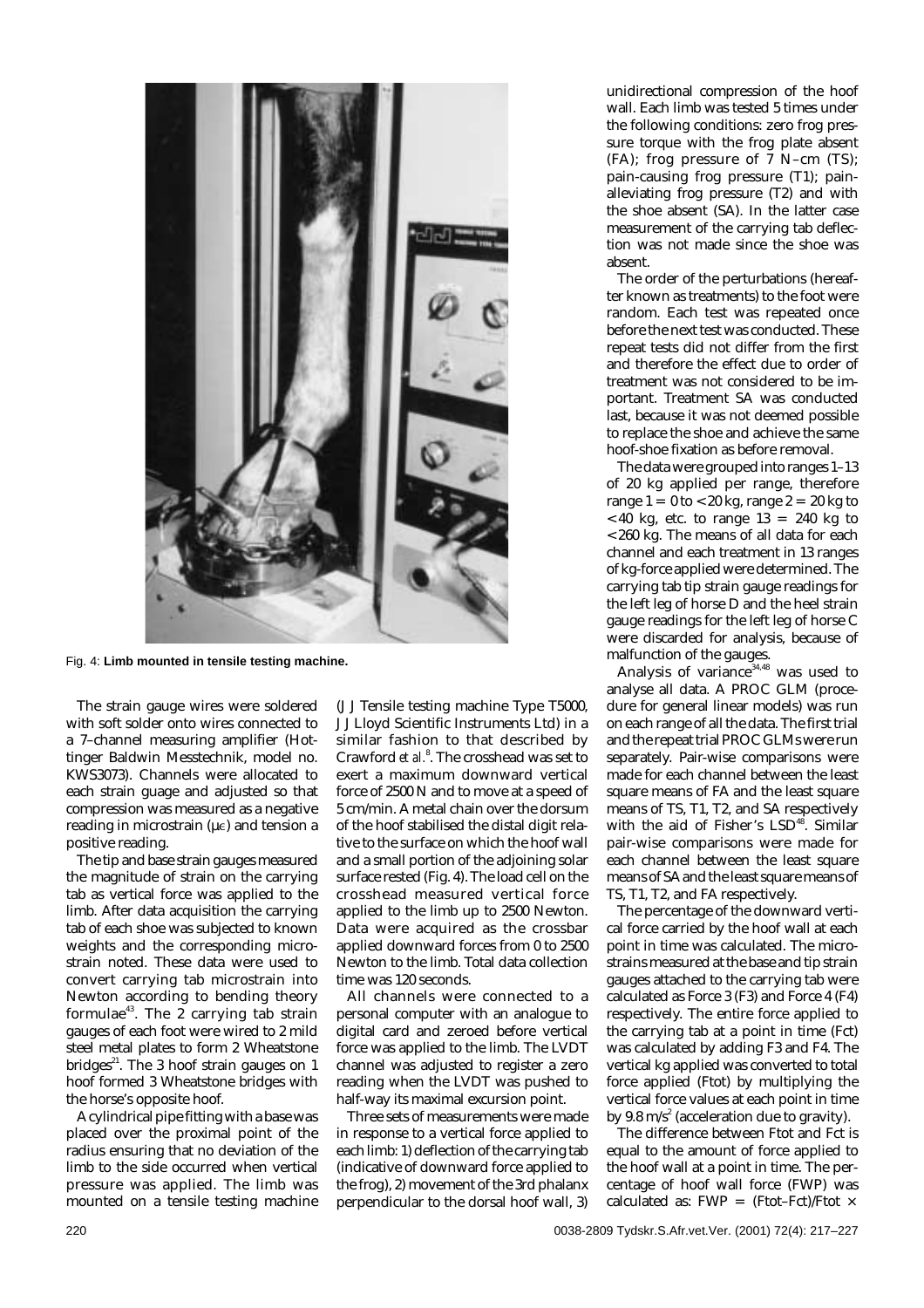| Table 1: <b>Calculated force of hoof wall weight-bearing: log<sub>10</sub> of least square means in Newton</b> (standard errors of the means in brackets) <b>.</b> |  |  |
|--------------------------------------------------------------------------------------------------------------------------------------------------------------------|--|--|
|--------------------------------------------------------------------------------------------------------------------------------------------------------------------|--|--|

| Range | FA             | ΤS             | T1                | T2                |
|-------|----------------|----------------|-------------------|-------------------|
|       | 2.046 (0.1164) | 1.928 (0.1164) | $1.681* (0.1164)$ | $1.637* (0.1164)$ |
| 2     | 2.037 (0.0888) | 1.924 (0.0888) | 1.692* (0.0888)   | $1.665* (0.0888)$ |
| 3     | 2.036 (0.0700) | 1.936 (0.0700) | $1.690*(0.0700)$  | 1.709* (0.0700)   |
| 4     | 2.034 (0.0644) | 1.945 (0.0644) | $1.709* (0.0644)$ | $1.717* (0.0644)$ |
| 5     | 2.033 (0.0538) | 1.950 (0.0538) | 1.720* (0.0538)   | $1.747* (0.0538)$ |
| 6     | 2.031 (0.0468) | 1.952 (0.0468) | 1.731* (0.0468)   | $1.774*(0.0468)$  |
| 7     | 2.031 (0.0438) | 1.953 (0.0438) | 1.760* (0.0482)   | $1.795* (0.0515)$ |
| 8     | 2.030 (0.0370) | 1.960 (0.0432) | 1.768* (0.0370)   | $1.800*(0.0370)$  |
| 9     | 2.019 (0.0358) | 1.954 (0.0358) | 1.780* (0.0358)   | $1.810*(0.0358)$  |
| 10    | 0.029(0.0293)  | 1.956 (0.0293) | 1.790* (0.0293)   | $1.820*(0.0293)$  |
| 11    | 2.028 (0.0273) | 1.961 (0.0288) | 1.800* (0.0273)   | 1.826* (0.0273)   |
| 12    | 2.025 (0.0262) | 1.958 (0.0243) | 1.792* (0.0243)   | $1.811* (0.0275)$ |

FA = frog plate absent; TS = set torque; T1 = torque applied to frog plate that caused lameness; T2 = torque applied to frog plate that alleviated pain. \*Significantly different from FA  $(P < 0.05)$ .

100. The means of all limbs' FWP for each treatment in 12 ranges of kg-force applied were determined.

Analysis of variance was also used to analyse these data. A PROC GLM was run on the  $log_{10}$  of each range of all FWP data. The first trial and the repeat trial PROC GLMs were run separately. Pair-wise comparisons were made between the least square means of FA and the least square means of TS, T1 and T2 respectively with the aid of Fisher's LSD. Pairwise comparisons were also made between the least square means of the left and the right legs for FA, TS, T1 and T2 respectively with the aid of Fisher's LSD.

The first and repeat trial PROC GLM results of both data sets were found to be so similar that only the results of the first trial were used in the study. Standard errors of the means (SEM) were calculated. For all the statistical interpretations the significance level was kept at*P* < 0.05.

# **RESULTS**

### **Force on hoof wall as a percentage of downward vertical force applied (Fig. 5, Table 1)**

The percentage force carried by the hoof wall with treatment FA was approximately 100 %. This percentage decreased with the increased frog pressure by approximately 20 % at TS. T1 and T2 decreased this percentage even more. Percentage of hoof wall weight-bearing was significantly different between FA and T1 and T2. As load increased for TS, T1 and T2, relatively more weight was carried by the hoof wall.

## **Third phalanx movement (Fig. 6, Table 2)**

P3's starting point was moved palmarly by T1 and T2 frog pressures before load was applied, when compared to the starting points of P3 at the lower frog pressures of FA, TS and SA. The displacement of P3 at T1 and T2 was significantly different to both FA and SA at most of the lower ranges of load applied up to range 7 (1400 N) (*P* < 0.05). As load was increased the difference between T1, T2 and FA, SA decreased and the position of P3 relative to the dorsal hoof wall in all 5 treatments was similar at maximal load.

#### **Carrying tab strain gauge results**

#### Base strain (Fig. 7a, Table 3)

Significant differences were found between FA, and TS, T2 and T1, respectively as frog pressure was increased. The higher the frog pressure, the more the carrying tab was deflected downward as load was applied.

# Tip strain (Fig. 7b, Table 4)

The carrying tab tip was deflected downward as vertical force was increased. The downward deflection of the tip of the

carrying tab increased as the frog pressure torque was increased. The magnitude of deflection of the carrying tab is smaller further away from the shoe-carrying tab junction as is described by Young's law of elasticity $21$ .

## **Hoof wall strain gauge results**

#### Toe strain (Fig. 8a, Table 5)

For all treatments, except SA, hoof wall compression at the toe increased as vertical load increased. Significant differences were seen between the dorsal hoof wall compressions of FA and SA only at the high loads. Differences between FA and T1 were significant at all ranges, with compression of the dorsal hoof wall decreasing as frog pressure increased.

Differences between FA and T2 were significant at particularly the lower ranges. Differences between FA and SA,



Fig. 5: **Percentage force on the hoof wall. FA= frog plate absent; TS = set torque; T1 = torque applied to the frog plate that caused lameness. T2 = torque applied to the frog plate that alleviated pain. Significantly different from FA** (P < 0.05)**.**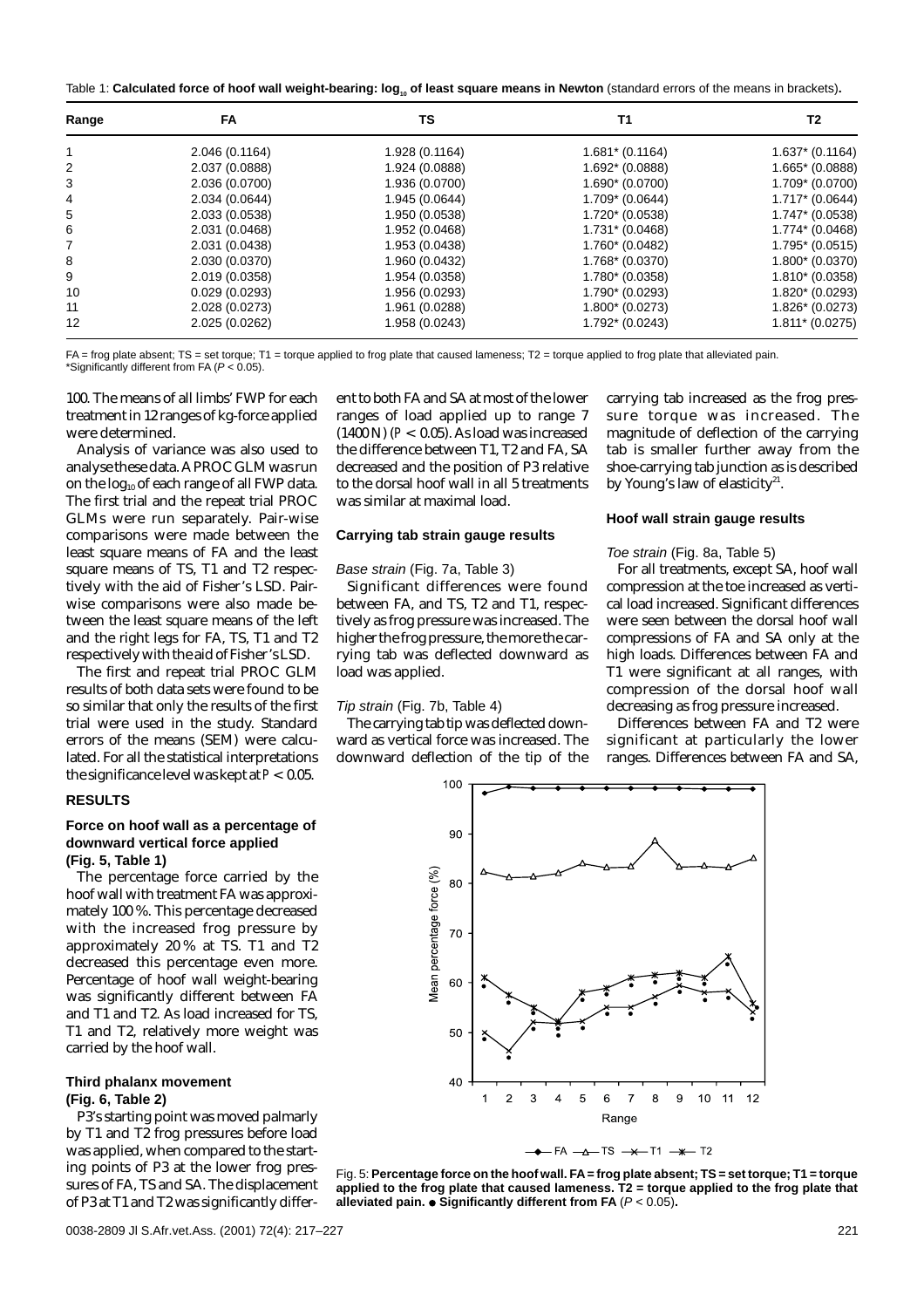| Table 2: P3 movement: least square means in mm (standard errors of the means in brackets). |  |  |  |
|--------------------------------------------------------------------------------------------|--|--|--|
|--------------------------------------------------------------------------------------------|--|--|--|

| Range | FA               | <b>SA</b>        | TS            | T1                       | T <sub>2</sub>           |
|-------|------------------|------------------|---------------|--------------------------|--------------------------|
|       | 0.092(0.0857)    | 0.0001(0.0867)   | 0.080(0.0870) | $0.454^{\circ}$ (0.0636) | $0.295^{\circ}$ (0.0968) |
| 2     | 0.030(0.0606)    | 0.047(0.0571)    | 0.030(0.0571) | $0.373^{\circ}$ (0.0571) | $0.241^{\circ}$ (0.0571) |
| 3     | 0.039(0.0473)    | 0.047(0.0473)    | 0.038(0.0473) | $0.282^{\circ}$ (0.0473) | $0.205^{\circ}$ (0.0473) |
| 4     | 0.037(0.3890)    | 0.043(0.3890)    | 0.039(0.3890) | $0.217^{\circ}$ (0.3890) | $0.169^{\circ}$ (0.3890) |
| 5     | 0.034(0.0334)    | 0.038(0.0334)    | 0.038(0.0334) | $0.179a$ (0.0334)        | $0.134^{\circ}$ (0.0334) |
| 6     | 0.032(0.0328)    | 0.031(0.0328)    | 0.036(0.0328) | $0.148^{\circ}$ (0.0328) | 0.114(0.0328)            |
| 7     | 0.030(0.0276)    | 0.018(0.0293)    | 0.034(0.0276) | $0.190^{\circ}$ (0.0341) | $0.102^{\circ}$ (0.0276) |
| 8     | 0.019(0.0386)    | 0.014(0.0343)    | 0.032(0.0343) | $0.102$ $(0.0343)$       | $0.087$ $(0.0343)$       |
| 9     | 0.024(0.0348)    | 0.006(0.0348)    | 0.016(0.0369) | $0.084$ $(0.0348)$       | 0.075(0.0369)            |
| 10    | 0.021(0.0352)    | $-0.001(0.0352)$ | 0.029(0.0352) | $0.069$ $(0.0352)$       | $0.065$ $(0.0352)$       |
| 11    | 0.020(0.3824)    | $-0.008(0.0361)$ | 0.027(0.0361) | $0.056$ $(0.0361)$       | $0.056$ $(0.0361)$       |
| 12    | 0.017(0.0389)    | $-0.014(0.0366)$ | 0.026(0.0366) | 0.050(0.0389)            | $0.048$ $(0.0366)$       |
| 13    | $-0.003(0.0562)$ | $-0.027(0.0562)$ | 0.028(0.0449) | 0.020(0.0533)            | $0.031$ $(0.0533)$       |

P3 = third phalanx; FA = frog plate absent; SA = shoe absent; TS = set torque; T1 = torque applied to frog plate that caused lameness; T2 = torque applied to frog plate that alleviated pain.

<sup>a</sup> Significantly different from FA and SA ( $P < 0.05$ ).

 $b$ Significantly different from SA ( $P < 0.05$ ) <sup>c</sup>Significantly different from FA  $(P < 0.05)$ .

and T1, T2 were significant at particularly the lower ranges.

#### Quarter strain (Fig. 8b, Table 6)

No significant differences in the medial quarter compression were found due to treatment. There was, however, a visible trend that hoof wall compression increased as a function of downward vertical force in all treatments except SA.

#### Heel strain (Fig. 8c, Table 7)

In T1 and T2 heel strain appeared to remain relatively constant, but increased in FA, SA and TS as vertical force increased. Differences between FA and TS were only significant at the high loads. Differences between FA, and T2 and T1, respectively were significant at all loads, with compression of the heel hoof wall decreasing as frog pressure increased. Differences between SA, and T2 and T1, respectively were only not significant at the lower loads.

## **Difference between left and right legs' measurements**

No significant difference between left and right legs for each horse were found for all measurements of FA, TS, T1, T2



Fig. 6: **P3 movement** (least square means)**. P3 = third phalanx; FA = frog plate absent; SA = shoe absent; TS = set torque; T1 = torque applied to the frog plate that caused lameness; T2 = torque applied to the frog plate that alleviated pain. Significantly different from FA and SA** ( $P$  < 0.05)**;**  $\bullet$  **significantly different from FA** ( $P$  < 0.05)**;**  $\overline{\Delta}$  **significantly different from SA** (P < 0.05)**.**

at ranges 1–13, for *P* < 0.05.

#### **DISCUSSION**

Although performing this study in the live horse, with presence of the normal physiological responses of the limb to perturbations would have been ideal, this study was done *in vitro* for humane reasons. Horses were anaesthetised during the placement of strain gauges to minimise *post mortem* changes that could occur if strain gauges were placed after euthanasia. Normal horses' feet were studied to acquire normal data to compare with data in future studies on chronic laminitic feet. Forelimbs were used in this study, since laminitis is most often manifested in the  $fore$ limbs $47$ .

The 7 N-cm torque setting (TS) was decided upon by the 1st author and the farrier after 16 clinical cases of chronic laminitis had been treated with the REFP shoe at a similar magnitude of torque, with fair to good results. It is acknowledged that, owing to different physical attributes of the horse's frog, the amount of load-bearing of the frog would differ among individual horses. The paincausing torque (T1) provided a high frog pressure reading to compare to TS on all the channels measured. The T1 torque has the disadvantage of being a subjective observation. Torques differed among horses due to differences in pain tolerance and frog hardness and compliance. These torques ranged from 30 N-cm to greater than 35 N-cm. Readings above 35 N-cm were not possible with the torque screwdriver used. The pain-relieving torque (T2) was used for the same reasons as T1, with similar disadvantages. These torques ranged from 20 to greater than 35 N-cm.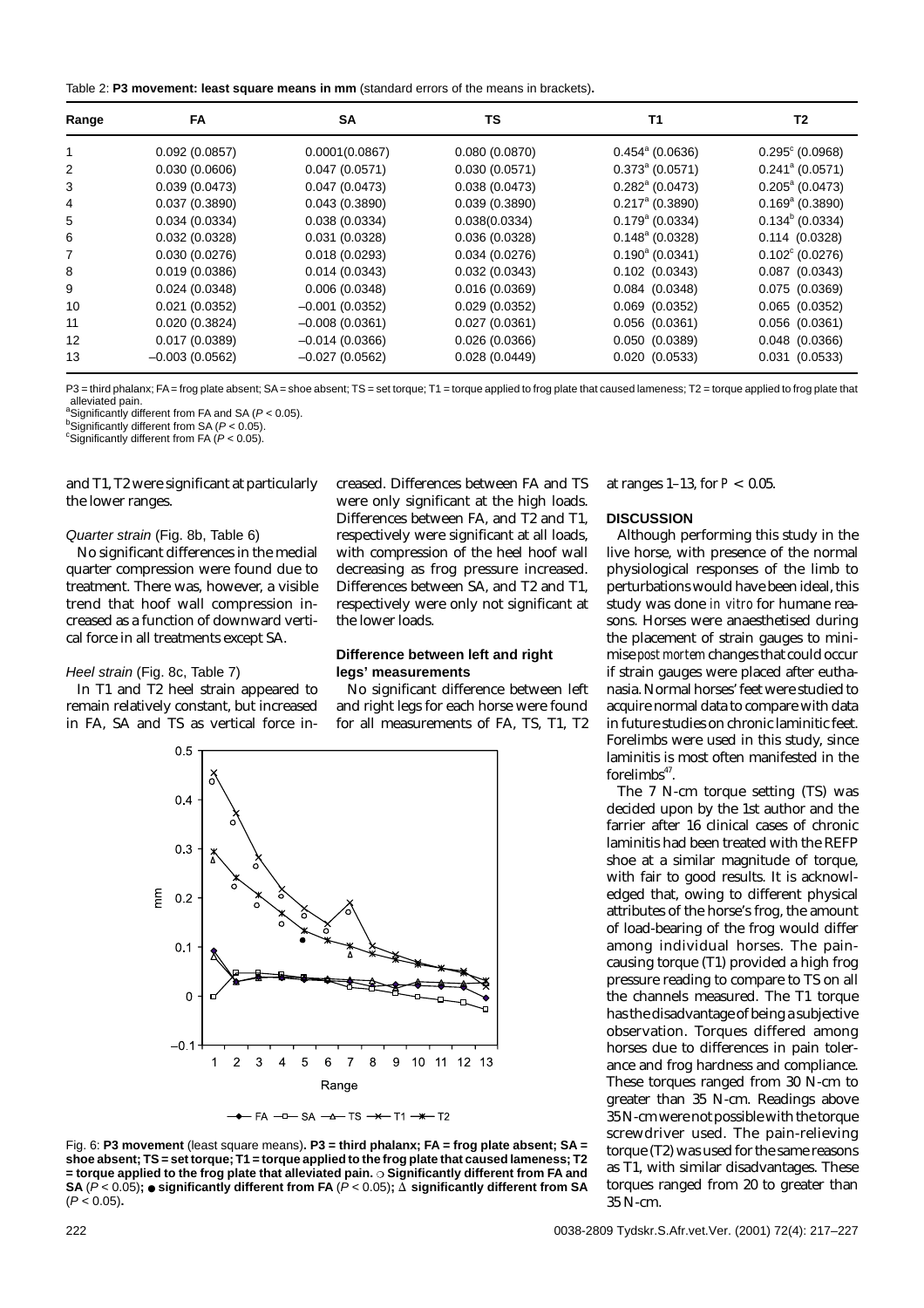Table 3: **Carrying tab base strain: least square means in microstrain** (standard errors of the means in brackets)**.**

| Range             | FA                  | TS                    | Т1                     | T2                    |
|-------------------|---------------------|-----------------------|------------------------|-----------------------|
| 1                 | $-107.034(21.4852)$ | $-133.301$ (24.8090)  | $-368.501$ * (21.4850) | $-282.159$ (21.4850)  |
| 2                 | $-106.902(23.6547)$ | $-153.132$ (23.6547)  | $-403.958$ (23.6547)   | $-314.022$ (23.6547)  |
| 3                 | $-107.141(27.2300)$ | $-173.770$ (27.2300)  | $-458.117$ (27.2300)   | $-360.290*$ (27.2300) |
| 4                 | $-107.717(30.2630)$ | $-191.592$ (30.2630)  | $-506.594*$ (30.2630)  | $-402.974*$ (30.2630) |
| 5                 | $-108.214(33.8226)$ | $-207.741$ (33.8226)  | $-551.032$ * (33.8226) | $-446.514*$ (33.8226) |
| 6                 | $-108.614(37.2630)$ | $-223.832*$ (37.2630) | $-595.640*(37.2630)$   | $-487.088*$ (37.2630) |
| 7                 | $-108.966(39.6604)$ | $-238.757*$ (39.6604) | $-633.537*$ (39.6604)  | $-521.338*$ (39.6604) |
| 8                 | $-109.227(43.2960)$ | $-253.178*(43.2960)$  | $-666.330*(43.2960)$   | $-552.076*$ (43.2960) |
| 9                 | $-109.412(44.4603)$ | $-257.836*$ (47.2417) | $-693.438*(44.4603)$   | $-575.637*$ (44.4603) |
| 10                | $-108.911(50.9470)$ | $-273.686*$ (50.9918) | $-721.475$ * (50.9918) | $-603.627$ (47.8793)  |
| 11                | $-109.968(47.6047)$ | $-287.669*$ (47.6047) | $-744.763*(47.6047)$   | $-622.045$ (50.5828)  |
| $12 \overline{ }$ | $-103.267(46.3727)$ | $-298.614*$ (46.3951) | $-800.341$ * (46.3727) | $-649.226$ (46.3951)  |
| 13                | $-86.689(63.5873)$  | $-314.481*$ (50.8001) | $-819.744*(60.3693)$   | $-737.359* (60.3693)$ |

FA = frog plate absent; TS = set torque; T1 = torque applied to the frog plate that caused lameness; T2 = torque applied to the frog plate that alleviated pain. \*Significantly different from FA (P < 0.05).

| Table 4: Carrying tab tip strain: least square means in microstrain (standard errors of the means in brackets). |  |
|-----------------------------------------------------------------------------------------------------------------|--|
|-----------------------------------------------------------------------------------------------------------------|--|

| Range | FA                  | ΤS                  | Т1                     | T2                     |
|-------|---------------------|---------------------|------------------------|------------------------|
| 1     | $-126.224(7.9505)$  | $-132.856(11.8224)$ | $-176.303*$ (10.3871)  | $-155.116*(10.0853)$   |
| 2     | $-123.458(6.7430)$  | $-132.428(7.1316)$  | $-181.588*$ (6.7430)   | $-158.752*$ (6.7430)   |
| 3     | $-123.465(7.4100)$  | $-135.119(7.4100)$  | $-190.367$ (7.4100)    | $-166.449*$ (7.4100)   |
| 4     | $-123.672(8.3546)$  | $-138.522(8.3546)$  | $-199.626*$ (8.3546)   | $-175.177*$ (8.3546)   |
| 5     | $-124.403(9.0434)$  | $-142.016(9.0434)$  | $-206.517$ * (9.0434)  | $-180.894*$ (9.0434)   |
| 6     | $-124.595(9.4730)$  | $-144.721(9.4730)$  | $-213.221$ * (9.4730)  | $-185.899*$ (9.4730)   |
| 7     | $-124.738(9.9365)$  | $-147.600(9.9365)$  | $-219.321$ * (10.6580) | $-192.279$ (9.9365)    |
| 8     | $-124.584(11.0289)$ | $-150.118(10.4192)$ | $-222.749$ (10.4192)   | $-191.019$ (12.1391)   |
| 9     | $-124.929(10.4260)$ | $-50.078(11.1832)$  | $-226.976*(10.4260)$   | $-197.072*$ (10.4260)  |
| 10    | $-127.251(11.3466)$ | $-152.367(10.5784)$ | $-229.728*(10.5784)$   | $-201.264*$ (10.5784)  |
| 11    | $-125.571(10.4009)$ | $-154.326(10.4009)$ | $-231.764*$ (10.4009)  | $-204.296*$ (10.4009)  |
| 12    | $-125.334(10.7545)$ | $-154.395(10.1762)$ | $-238.938*$ (10.7545)  | $-210.206*$ (10.7545)  |
| 13    | $-123.115(11.3628)$ | $-155.642*(8.9066)$ | $-228.132$ (10.6423)   | $-218.207$ * (10.6423) |

FA= frog plate absent; TS = set torque; T1 = torque applied to the frog plate that caused lameness; T2 = torque applied to the frog plate that alleviated pain. \*Significantly different from FA ( $P < 0.05$ ).



 $-FA - A - TS - X - T1 - K - T2$ 

 $-FA$   $- \Delta - TS$   $- \times - T1$   $- \times - T2$  $\rightarrow$ 

Fig. 7: a, **carrying tab base strain** (least square means); b, **carrying tab tip strain** (least square means). **µ- = strain; FA = frog plate absent; TS = set torque; T1 = torque applied to the frog plate that caused lameness; T2 = torque applied to the frog plate that alleviated pain. Significantly different from FA** (P < 0.05)**.**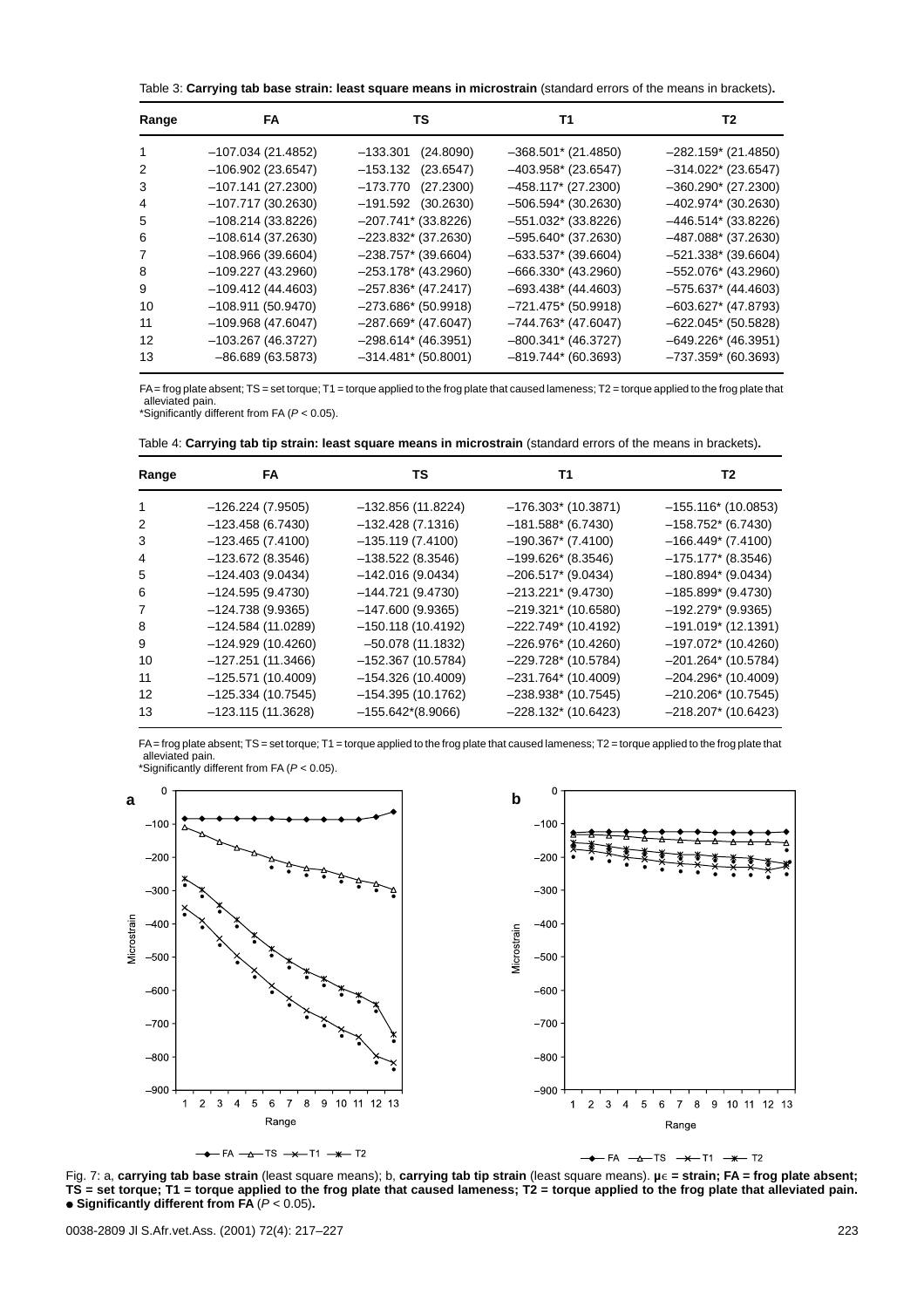



Fig. 8: a, **toe strain** (least square means); b, **quarter strain** (least square means); c, **heel strain** (least square means)**. FA= frog plate absent; SA = shoe absent; TS = set torque; T1 = torque applied to the frog plate that caused lameness; T2 = torque applied to the frog plate that alleviated pain. Significantly different from FA and SA** (P < 0.05)**; significantly different from FA** (P < 0.05)**; significantly different from SA**  $(P < 0.05)$ .



Table 5: **Toe strain: least square means in microstrain** (standard errors of the means in brackets)**.**

| Range        | FA.                            | <b>SA</b>               | TS                                 | T1                                 | T2                                 |
|--------------|--------------------------------|-------------------------|------------------------------------|------------------------------------|------------------------------------|
| $\mathbf{1}$ | $-532.912$ (105.4486)          | $-639.927$ (105.4339)   | $-224.053^{\circ}$ (105.4339)      | 244.359 <sup>ª</sup> (99.3902)     | 74.190 <sup>a</sup> (99.3902)      |
| 2            | $-588.065$ (97.8367)           | $-664.655$ (97.8367)    | $-293.918a$ (97.8367)              | 118.714 <sup>ª</sup> (97.8367)     | $-17.722$ <sup>a</sup> (97.8367)   |
| 3            | $-667.324$ (102.1594)          | $-677.316$ (102.1594)   | $-369.495$ <sup>a</sup> (102.1594) | $-33.020^{\circ}$ (102.1594)       | $-144.558^a$ (102.1594)            |
| 4            | $-744.941$ (108.3981)          | $-674.615$ (108.3981)   | $-433.559^b$ (108.3981)            | $-168.480^a$ (108.3981)            | $-260.499$ <sup>a</sup> (108.3981) |
| 5            | $-845.717$ (115.1492)          | $-669.405$ (115.1492)   | $-489.673$ (115.1492)              | $-289.354$ <sup>a</sup> (115.1492) | $-371.746^{\circ}$ (115.1492)      |
| 6            | $-878.513$ (120.7569)          | $-666.346$ (120.7569)   | $-546.585$ (120.7569)              | $-347.118^b$ (120.7569)            | $-469.458^b$ (120.7569)            |
| 7            | $-937.142$ (114.5233)          | $-800.900$ (121.5774)   | $-599.485^b$ (114.5233)            | $-492.590b$ (121.5774)             | $-544.961b$ (114.5233)             |
| 8            | $-990.765$ (130.6500)          | $-701.789$ (130.7022)   | $-632.069$ (130.7022)              | $-541.608^b$ (130.7022)            | $-616.049$ $(130.6500)$            |
| 9            | $-1038.953$ (132.7811)         | $-677.863$ (132.7811)   | $-678.611$ (132.7811)              | $-604.141b$ (132.7811)             | $-649.017^b$ (132.7811)            |
| 10           | $-1134.097^{\circ}$ (150.8401) | $-635.817^b$ (141.9185) | $-744.780(163.6904)$               | $-605.319^b$ (150.8401)            | $-695.090^{\circ}$ (141.9185)      |
| 11           | $-1127.391^{\circ}$ (138.0458) | $-704.013^b$ (146.4200) | $-747.925$ (138.0458)              | $-691.634^b$ (138.0458)            | $-738.328$ (138.0458)              |
| 12           | $-1224.127^{\circ}$ (159.5224) | $-549.400^b$ (150.2667) | $-800.232$ (150.2667)              | $-758.544^b$ (159.5224)            | $-775.356^b$ (150.2667)            |
| 13           | $-1352.506^{\circ}$ (225.2533) | $-486.598^b$ (213.9504) | $-924.223$ (179.9802)              | $-792.621b$ (213.9504)             | $-839.658$ (213.9504)              |

FA = frog plate absent; SA = shoe absent; TS = set torque; T1 = torque applied to the frog plate that caused lameness; T2 = torque applied to the frog plate that alleviated

pain.<br><sup>a</sup>Significantly different from FA (*P* < 0.05).<br><sup>b</sup>Significantly different from FA (*P* < 0.05).<br><sup>c</sup>Significantly different from SA (*P* < 0.05).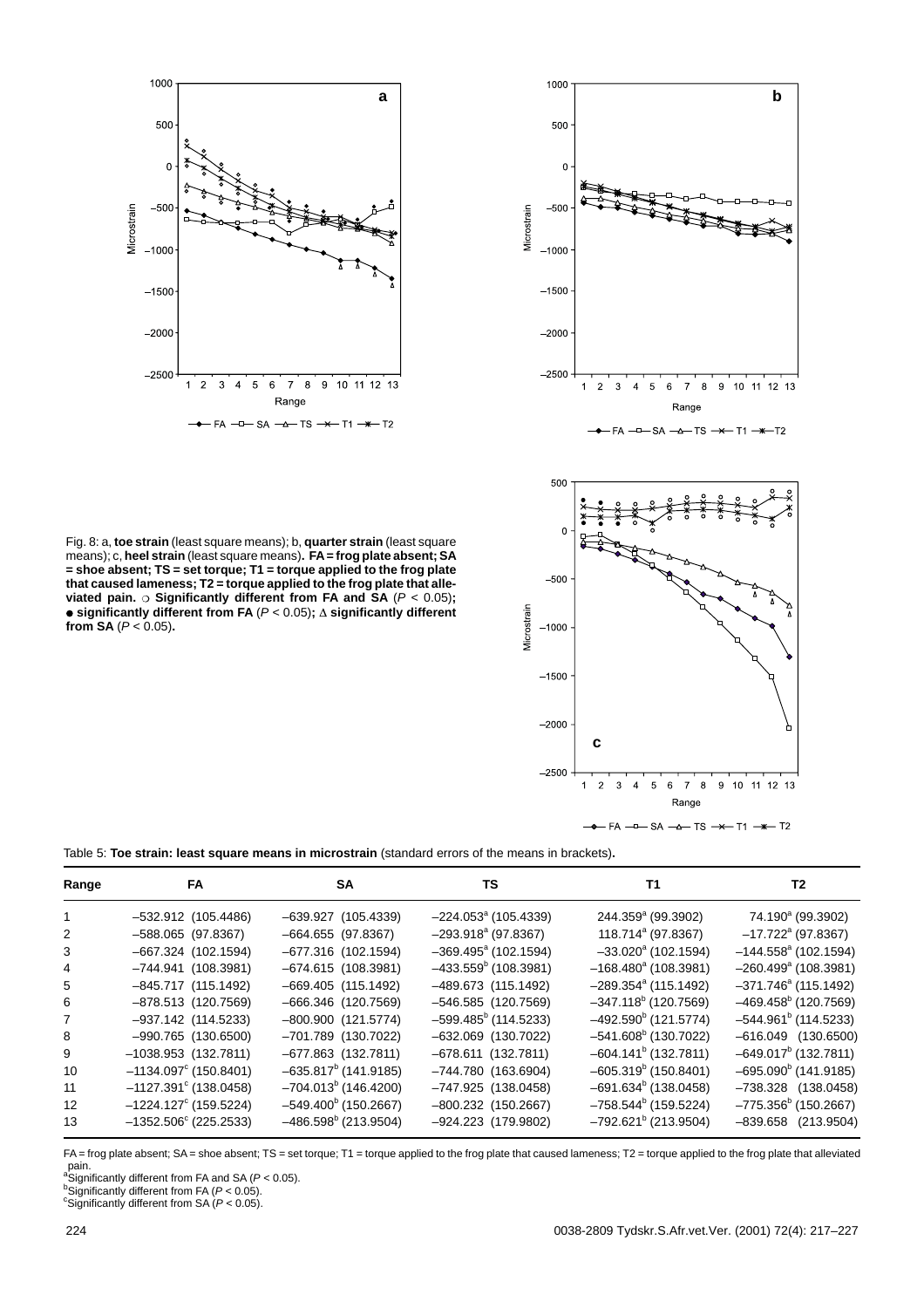| Table 6: Quarter strain: least square means in microstrain (standard errors of the means in brackets). |  |  |  |  |  |
|--------------------------------------------------------------------------------------------------------|--|--|--|--|--|
|--------------------------------------------------------------------------------------------------------|--|--|--|--|--|

| Range | FA                   | <b>SA</b>            | TS                   | Т1                   | T2                   |
|-------|----------------------|----------------------|----------------------|----------------------|----------------------|
|       | -431.724 (189.0702)  | $-256.812(206.5330)$ | $-379.725(177.8742)$ | $-199.526(167.5896)$ | $-240.263(167.5896)$ |
| 2     | $-486.094(170.3502)$ | $-305.397(160.6077)$ | $-383.774(160.6077)$ | $-241.076(160.6077)$ | $-283.590(160.6077)$ |
| 3     | $-496.577(158.4840)$ | $-319.392(158.4840)$ | $-438.748(158.4840)$ | $-300.478(158.4840)$ | $-331.786(158.4840)$ |
| 4     | $-546.813(157.0772)$ | $-336.540(157.0772)$ | $-488.952(157.0772)$ | $-365.529(157.0772)$ | $-383.858(157.0772)$ |
| 5.    | $-593.922(158.4460)$ | $-350.683(158.4460)$ | $-533.023(158.4460)$ | $-426.320(158.4460)$ | $-437.469(158.4460)$ |
| 6     | $-636.367(163.4331)$ | $-355.660(163.4331)$ | $-575.082(163.4331)$ | $-482.259(163.4331)$ | $-473.014(173.3469)$ |
| 7     | $-674.527(166.5201)$ | $-388.710(166.5201)$ | $-613.935(166.5201)$ | $-538.460(166.5201)$ | $-536.216(166.5201)$ |
| 8     | $-713.518(173.3322)$ | $-359.681(183.8465)$ | $-651.589(173.3322)$ | $-592.879(173.3322)$ | $-582.709(173.3322)$ |
| 9     | $-716.668(194.2089)$ | $-422.137(183.0764)$ | $-705.409(194.2089)$ | $-644.010(183.0764)$ | $-628.583(183.0764)$ |
| 10    | $-806.309(202.2547)$ | $-427.280(190.6276)$ | $-739.920(202.2547)$ | $-695.428(190.6276)$ | $-679.921(190.6276)$ |
| 11    | $-814.822(214.2636)$ | $-428.900(201.8637)$ | $-757.425(201.8637)$ | $-728.892(214.3859)$ | $-726.840(214.3859)$ |
| 12    | $-807.298(219.3220)$ | $-430.074(206.5937)$ | $-806.225(206.5937)$ | $-656.394(234.4913)$ | $-777.848(206.5937)$ |
| 13    | $-894.740(287.1867)$ | $-449.865(272.7761)$ | $-764.610(229.4657)$ | $-749.237(272.7761)$ | $-725.478(272.7761)$ |

FA = frog plate absent; SA = shoe absent; TS = set torque; T1 = torque applied to the frog plate that caused lameness; T2 = torque applied to the frog plate that alleviated pain.

| Table 7: Heel strain: least square means in microstrain (standard errors of the means in brackets). |  |  |  |
|-----------------------------------------------------------------------------------------------------|--|--|--|
|-----------------------------------------------------------------------------------------------------|--|--|--|

| Range | FA.                   | <b>SA</b>             | TS                            | T1                              | T2                              |
|-------|-----------------------|-----------------------|-------------------------------|---------------------------------|---------------------------------|
|       | $-163.175(106.3780)$  | $-64.894(120.5604)$   | $-118.316$ (116.5825)         | 243.413 <sup>b</sup> (106.3780) | 149.130 <sup>b</sup> (106.3780) |
| 2     | $-192.927(105.5576)$  | $-44.961(105.5576)$   | $-120.892$ (105.5576)         | 218.198 <sup>b</sup> (105.5576) | 138.735 <sup>b</sup> (105.5576) |
| 3     | $-243.054(107.9907)$  | $-144.390(107.9907)$  | $-145.458$ (107.9907)         | 204.063 <sup>ª</sup> (107.9907) | 139.419 <sup>b</sup> (107.9907) |
| 4     | $-305.191(114.5356)$  | $-244.296(114.5356)$  | $-180.527$ (114.5356)         | 211.637 <sup>ª</sup> (114.5356) | 156.801 <sup>ª</sup> (114.5356) |
| 5     | $-375.928(127.0143)$  | $-362.458(127.0143)$  | $-220.406$ (127.0143)         | 226.269 <sup>a</sup> (127.0143) | 76.903 <sup>ª</sup> (127.0143)  |
| 6     | $-450.877(142.7520)$  | $-498.788(142.7520)$  | $-266.349$ (142.7520)         | 254.209 <sup>a</sup> (142.7520) | 195.885 <sup>a</sup> (142.7520) |
| 7     | $-536.614(159.8678)$  | $-641.682(159.8678)$  | $-320.573$ (159.8678)         | 278.055 <sup>a</sup> (159.8678) | 211.508 <sup>ª</sup> (159.8678) |
| 8     | $-657.665(191.9827)$  | $-794.180(181.4147)$  | $-378.547$ (181.4147)         | 285.929 <sup>a</sup> (181.4147) | 217.061 <sup>ª</sup> (181.4147) |
| 9     | $-707.612(201.5675)$  | $-961.238(201.5675)$  | $-445.355$ (201.5675)         | 277.698 <sup>ª</sup> (201.5675) | 203.932 <sup>ª</sup> (201.5675) |
| 10    | $-810.633(228.0565)$  | $-1137.743(228.0565)$ | $-538.467$ (249.8689)         | 257.772 <sup>a</sup> (228.0565) | 178.256 <sup>a</sup> (228.0565) |
| 11    | $-908.391(247.9794)$  | $-1320.326(247.9794)$ | $-571.871^{\circ}$ (247.9794) | 232.207 <sup>a</sup> (247.9794) | 154.967 <sup>a</sup> (247.9794) |
| 12    | $-989.174(321.2893)$  | $-1516.938(275.3338)$ | $-645.662^{\circ}$ (275.3338) | 336.470 <sup>a</sup> (291.1850) | 120.251 <sup>ª</sup> (275.3338) |
| 13    | $-1303.519(342.7814)$ | $-2050.326(342.7814)$ | $-773.409^{\circ}$ (342.7814) | 331.730 <sup>a</sup> (342.7814) | 237.958 <sup>ª</sup> (342.7814) |

FA = frog plate absent; SA = shoe absent; TS = set torque; T1 = torque applied to the frog plate that caused lameness; T2 = torque applied to the frog plate that alleviated

pain.<br><sup>a</sup>Significantly different from FA and SA (*P* < 0.05).<br><sup>b</sup>Significantly different from EA (*P <* 0.05).

<sup>b</sup>Significantly different from FA ( $P < 0.05$ ).

Significantly different from SA  $(P < 0.05)$ .

The dorsalmost point of the frog plate position was chosen using the method described by Platt and quoted by Butler $4$ . It is a more objective method than that described by Chapman<sup>5</sup>. The LVDT placement site was arbitrarily selected at a point far enough from the distal interphalangeal joint to register a displacement and where the probe would not slip off the distal tip of P3 when weight was borne on the digit.

A standing horse bears approximately 60 % of its body mass on the forelimbs<sup>35</sup>. At a walk the maximum vertical force of the hoof on the ground is about 0.6 times body mass<sup>45</sup> and at a trot this force is approximately 0.9 times body mass $45$ . The masses of the horses in this study ranged from 391 to 517 kg. For the heavier horses the maximum force applied would be below the force calculated for the walk. The relatively slow (5 cm/min) vertical movement of the cross bar would be more comparable to the slow movement seen in a horse with chronic laminitis.

In this study, total hoof wall compression and therefore hoof wall weightbearing was decreased as frog pressure was increased (the carrying tab was deflected downwards by the frog and overlying tissues as load was increased). In a previous study, a block placed under the frog resulted in a decrease in strain in some horses but an increase in others<sup>7</sup>. It was also evident that, as load increased for TS, T1 and T2, relatively more weight was carried by the hoof wall.

In this study, it was not possible to tell whether the distal portion of P3 (tip) was rotating palmarly (capsular or phalangeal) or moving palmarly in a parallel fashion from the dorsal hoof wall, although the former is usually the case in horses with P3 rotation. The latter could be described as a translation movement, *i.e.* a movement without rotation. It may have been useful to have had two LVDTs: one at the site described here and another more proximally. Similar LVDT results would have indicated a parallel movement of P3.

Movements within human carpal bones were investigated using digitised analysis of radiographs taken in multiple directions simultaneously<sup>44</sup>. A study of P3 movement using this technique would probably yield more meaningful results as to the movement of P3 within the hoof wall as load was applied to the limb.

Fischerleitner<sup>14</sup>, using similar downward pressures as used in the present study, reported that P3 rotates palmarly and 'sinks simultaneously' as the foot is loaded in the unshod foot. The tip of P3 was therefore probably undergoing palmar rotation in this study, at least at low frog pressures.

When frog pressure increased up to T1 and T2 before load was applied, the tip of P3 initially moved palmarly (approxi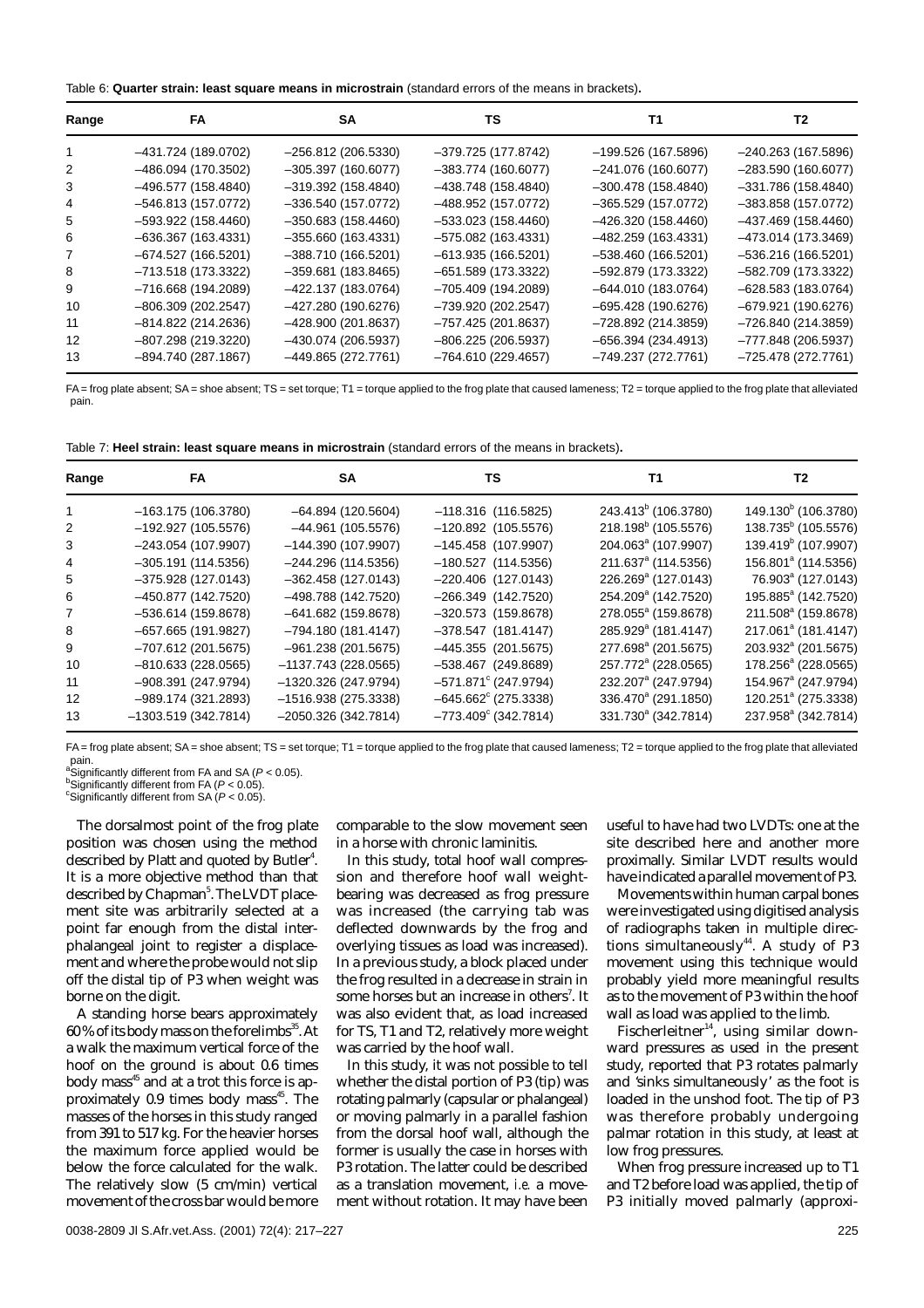mately 0.45 and 0.3 mm respectively). This may be due to the most dorsal tip of the frog plate being palmar to the pivot point on the solar surface of P3. As frog pressures increased, the tip of P3 rotated palmarly round this fulcrum. For the treatment of clinical cases of laminitis the dorsal tip of the frog plate (or heart bar) may have to be moved further dorsally in order to prevent this palmar movement.

There is a larger displacement of the tip of P3 when T1 and T2 frog pressures are applied at the lower load ranges and less displacement at the higher load ranges. P3 cannot, therefore, move much with simultaneous high frog and vertical load pressures, probably because the entire distal phalanx is compressed between the frog plate and sole and the dorsal hoof wall during the high load applied.

Further studies are required to investigate the correct position of the tip of the frog plate (or heart bar). The effect that different positions of the frog plate (or heart bar) may have on the movement of P3, the blood supply to the pedal bone and on pressure necrosis of the frog or sole also need to be determined.

The maximum distance moved by P3 from zero load was approximately 0.45 mm in this study. In the horse with chronic laminitis and P3 rotation this distance could be much greater.

Based on the results of this study, the application of the REFP shoe to decrease P3 movement, is not indicated at high frog pressures. The position of P3 remained similar with 7 N-cm frog pressure and with no frog pressure.

This study indicates that the common belief that increased frog pressure 'pushes ' P3 dorsally, does not appear to be correct at high frog pressures in the normal horse. At more clinical frog pressures (TS), P3 remained relatively non-displaced as load was increased.

The results of the measurements of strain gauges attached to the hoof wall must be interpreted with care, since unidirectional strain gauges only measure compression or tension in the direction of the applied gauge. The hoof wall under load not only undergoes compressive or tensile forces, but complex bending and inward and outward movements. The results of the hoof wall strain gauges in this study, however, are supportive of the results that increased frog pressure decreases hoof wall weight-bearing.

Before loading, hoof wall compression at the toe was significantly less at TS, T1, T2 from both SA and FA. Hoof wall compression at the toe increased in all treatments with a shoe as load increased. These results are similar to those of Thomason where increased toe compression was seen until break-over at the trot<sup>50</sup>. Without the shoe (SA) the toe strain was relatively constant, implying that if vertical load is increased, a constant toe pressure is maintained. This information may be helpful in the treatment of chronic laminitic horses, where further laminar damage at the toe may be decreased if weight bearing at the toe can be kept constant. Even with an open toe as in the reverse shoe, there is more of an increase in hoof wall compression at the toe as vertical load is increased as compared to the absence of a shoe.

In the quarter strain measurements the trend (not significant) was increased compression of the hoof wall when the shoe was present. The magnitude of compression was, however, slightly less than toe strain measurements, especially in FA. This implies less weight-bearing by the medial quarter than at the toe as load is increased. There was a trend to a more constant compression by the medial quarter when the shoe was absent (SA) as load was increased. When hoof wall strains were measured using rosette gauges, which measure strain in multiple planes, biaxial strains in the quarter of the hoof were reported $50$ . Flaring of the quarters to the side as load was increased has been described<sup>20</sup>. The fact that the quarter strain gauge of horse C's left limb was placed 5 mm palmarly to where it should have been, appeared to have no effect on the results.

The high frog pressure treatments (T1 and T2) maintained constant compression on the heels as load increased. In SA, FA and TS the tendency to increased heel compression is clearly seen, but is least in TS. In laminitis the heel laminae do not appear to be as prone to damage as further dorsally. In fact, treatment is usually aimed at increasing weightbearing at the heel to take weight off the toe. The proximal dorsal hoof wall moves palmarly as load is applied, supporting the finding of palmar movement of weight-bearing to the heels $^{20}$  as increased vertical force is applied.

Since shoes that increase frog pressure have been described to successfully treat chronic laminitic horses<sup>46</sup>, decreased hoof wall weight-bearing, as seen in this study, may be one of the mechanisms of action. The fact that the REFP shoe caused P3 rotation, although minimally, at excessively high frog pressures, indicates that excessive frog pressure is contraindicated in the treatment of chronic laminitis although the location of the dorsalmost tip of frog pressure may influence this movement. The clinically useful frog pressure (TS) did not reveal significant differences to the reverse shoe. It must be emphasised that normal feet were used in this study. Different results might be obtained if feet with chronic laminitis are used.

## **CONCLUSION**

In this study, it was found that total hoof wall weight-bearing decreased as frog pressure increased. This may have clinical application in horses with developmental or chronic laminitis. Minimal palmar rotation of P3 occurred with high applied frog pressures in this study. This rotation may be influenced by the position of the dorsalmost point of the frog plate.

## **ACKNOWLEDGEMENTS**

We thank the Department of Companion Animal Clinical Studies, Faculty of Veterinary Science, Onderstepoort, for the use of their facilities, and the staff of the Laboratory for Advanced Engineering for their input as well as the use of facilities. We would also like to acknowledge Mr J Seggar (farrier), who developed the specialised shoe used in this study, for his contribution. Thanks are also due to Mrs Petro Bester for her help with the figures.

### **REFERENCES**

- 1. Baxter G 1996 Special Symposium. Reevaluating our methods of managing acute laminitis [in horses]. *Veterinary Medicine* 91: 935–952
- 2. Baxter G M 1986 Equine laminitis caused by distal displacement of the distal phalanx: 12 cases (1976–1985). *Journal of the American Veterinary Association* 189: 326–329
- Butler D 1983 A flexible heart bar shoe for founder.*American Farriers Journal* 9: 471–473
- Butler D 1986 Laminitis treatment: vaccines, drugs, and shoes. *American Farriers Journal* 12: 30–52
- 5. Chapman B, Platt G W 1984 Laminitis. *Proceedings of the American Association of Equine Practitioners* 30: 99–109
- 6. Colles C M 1989 The relationship of frog pressure to heel expansion. *Equine Veterinary Journal* 21: 13–16
- Colles C M 1989 A technique for assessing hoof function in the horse. *Equine Veterinary Journal* 21: 17–22
- 8. Crawford W H, Nordheim E V, Vanderby R, Neirby D, Libbey C J 1989 An equine cadaver limb model to measure the support effect of bandages placed on the lower limb of the horse. *Veterinary and Comparative Orthopedics and Traumatology* 4: 177–182
- Cripps P J, Eustace R A 1999 Factors involved in the prognosis of equine laminitis in the UK. *Equine Veterinary Journal* 31: 433–442
- 10. Curtis S, Ferguson D W, Luikart R, Ovnicek G 1999 Trimming and shoeing the chronically affected horse. *Veterinary Clinics of North America* 15: 463–480
- 11. Eaton S A, Allen D, Eades S C, Schneider D A 1995 Digital starling forces and hemodynamics during early laminitis induced by an aqueous extract of black walnut (*Juglans nigra*) in horses. *American Journal of Veterinary Research* 56: 1338–1344

<sup>12.</sup> Eustace R A, Caldwell M N 1989 The